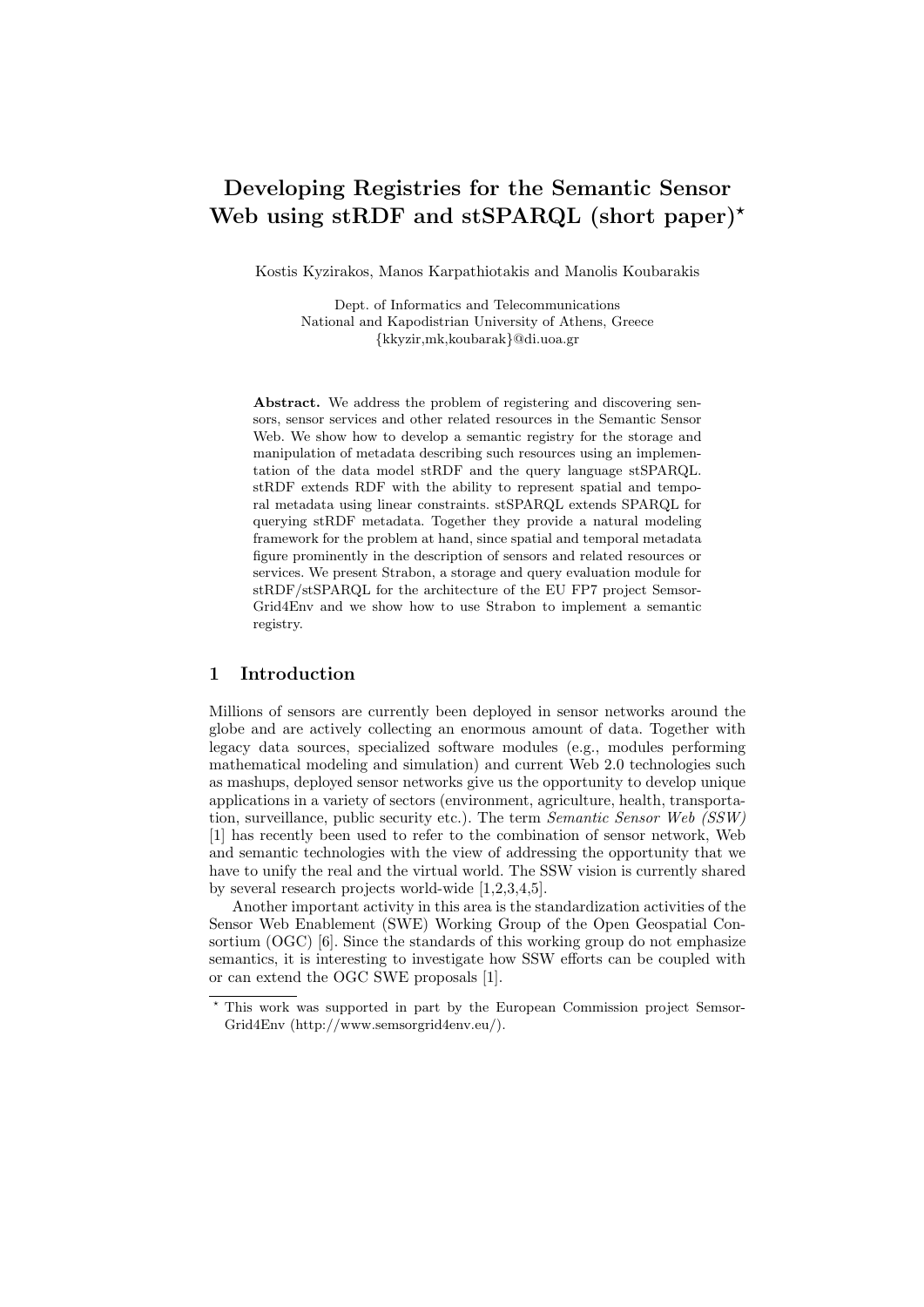An important component of SSW architectures is the *registry* which is used for discovering sensors, sensor services and other related resources. Registries store metadata about SSW resources and make this metadata available to client applications. In this paper we discuss the design and implementation of a *semantic registry* that is currently being developed in the context of the European FP7 SSW project SemsorGrid4Env[3]. In SemsorGrid4Env resource metadata is modeled using *stRDF*, a constraint-based extension of RDF, that can be used to represent *thematic*, *spatial* and *temporal* metadata. Resource metadata are queried using stSPARQL, an extension to SPARQL for querying stRDF data [7]. After introducing stRDF and stSPARQL, we present Strabon, a storage and query evaluation module for stRDF/stSPARQL. Strabon is built on top of the well-known RDF store Sesame [8] and extends Sesame's components to be able to manage thematic, spatial and temporal metadata that are stored in PostGIS. Then, we show how to use Strabon to develop a semantic registry for the SSW architecture of SemsorGrid4Env.

The organization of this paper is the following. In Section 2 we present the data model stRDF and the query language stSPARQL by means of examples. In Section 3 we present our current implementation of stRDF/stSPARQL and in Section 4 we present our implementation of a semantic registry. Comparison with related work is presented in Section 5 and in Section 6 we present our conclusions and discuss future work.

# **2 A Data Model and Query Language for SSW Resource Metadata**

The first two questions that needed to be answered while developing a registry for the SSW are: (i) what data model should be used to encode SSW resource metadata and (ii) what query language should be used to facilitate the discovery of SSW resouces. As first pointed out in [1], SSW resource metadata can be distinguished into *thematic* (e.g., the sensor measures windspeed), *spatial* (e.g., the sensor is located in Athens) and *temporal* (e.g., the sensor was dead throughout the last two weeks). We have chosen to use RDF(S) as the base of our registry metadata model and SPARQL as the base of our query language. However, RDF(S) can only represent thematic metadata and needs to be extended if we want to model *spatial* and *temporal* information.

In [7] we have presented such an extension of RDF and SPARQL, called stRDF and stSPARQL respectively. In the rest of this section we present this data model and query language mostly by means of examples. Material in this section comes directly from [7] where the reader can also find a formal definition of the syntax and the semantics of stSPARQL query evaluation.

## **2.1 Data model**

To develop stRDF, we follow closely the ideas of constraint databases and especially the work on CSQL [9]. First, we define the formulae that we allow as constraints. Then, we develop stRDF in two steps. The first step is to define the model sRDF which extends RDF with the ability to represent spatial data. Then,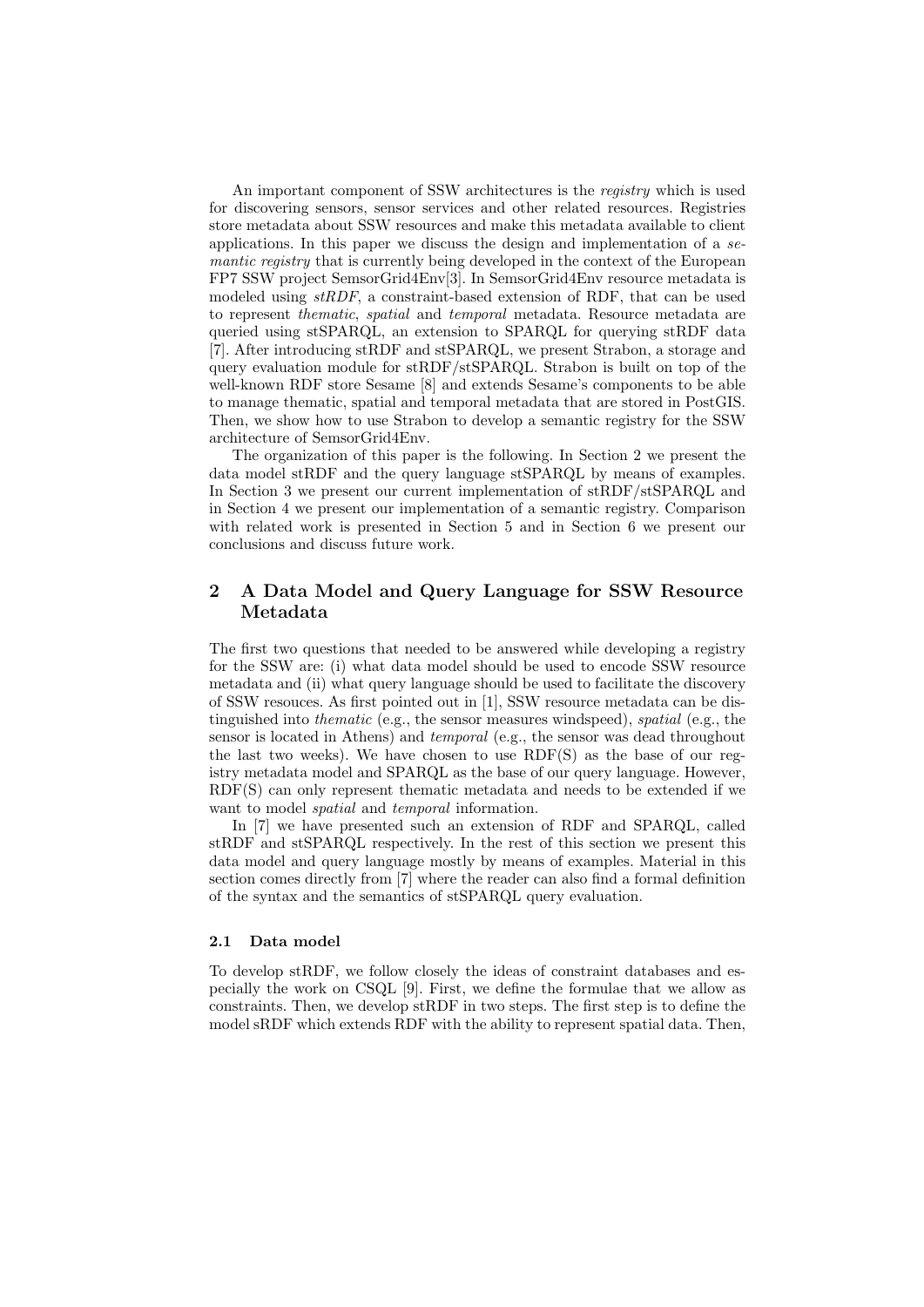we extend sRDF to stRDF so that thematic and spatial data with a temporal dimension can be represented.

**Linear constraints.** Constraints will be expressed in the first-order language *L* = {≤, +}∪Q over the structure  $Q = \langle Q, \leq, +, (q)_{q \in \mathbb{Q}} \rangle$  of the linearly ordered, dense and unbounded set of the rational numbers, denoted by Q, with rational constants and addition. The atomic formulae of this language are *linear equations* and *inequalities* of the form:  $\sum_{i=1}^{p} a_i x_i \Theta a_0$ , where  $\Theta$  is a predicate among =, or  $\leq$ , the  $x_i$ 's denote variables and the  $a_i$ 's are integer constants. Note that rational constants can always be avoided in linear equations and inequalities. The multiplication symbol is used as an abbreviation i.e.,  $a_i x_i$  stands for  $x_i + \cdots + x_i$  $(a_i \text{ times}).$ 

We now define semi-linear subsets of  $\mathbb{Q}^k$ , where *k* is a positive integer.

**Definition 1.** *Let S be a subset of* Q*<sup>k</sup> . S is called* semi-linear *if there is a quantifier-free formula*  $\phi(x_1, \ldots, x_k)$  *of*  $\mathcal L$  *where*  $x_1, \ldots, x_k$  *are variables such that*  $(a_1, \ldots, a_k) \in S$  *iff*  $\phi(a_1, \ldots, a_k)$  *is true in the structure*  $Q$ *.* 

We will use  $\emptyset$  to denote the empty subset of  $\mathbb{Q}^k$  represented by any inconsistent formula of *L*.

**The sRDF data model.** As in theoretical treatments of RDF [10], we assume the existence of pairwise-disjoint countably infinite sets *I*, *B* and *L* that contain IRIs, blank nodes and literals respectively. In sRDF, we also assume the existence of an infinite sequence of sets  $C_1, C_2, \ldots$  that are pairwise-disjoint with  $I, B$  and *L*. The elements of each  $C_k$ ,  $k = 1, 2, \ldots$  are the quantifier-free formulae of the first-order language  $\mathcal L$  with  $k$  free variables. We denote with  $C$  the infinite union  $C_1 \cup C_2 \cup \cdots$ .

**Definition 2.** An sRDF triple is an element of the set  $(I \cup B) \times I \times (I \cup B \cup L \cup C)$ . *If* (*s, p, o*) *is an sRDF triple, s will be called the subject, p the predicate and o the object of the triple. An* sRDF graph *is a set of sRDF triples.*

In the above definition, the standard RDF notion of a triple is extended, so that the object of a triple can be a quantifier-free formula with linear constraints. According to Definition 1 such a quantifier-free formula with *k* free variables is a finite representation of a (possibly infinite) semi-linear subset of  $\mathbb{Q}^k$ . Semi-linear subsets of  $\mathbb{Q}^k$  can capture a great variety of spatial geometries, e.g., points, lines, line segments, polygons, *k*-dimensional unions of convex polygons possibly with holes, thus they give us a lot of expressive power. However, they cannot be used to represent other geometries that need higher-degree polynomials e.g., circles.

*Example 1.* The following are sRDF triples:

ex:s1 rdf:type, ex:Sensor . ex:s1 ex:has\_location "x=10 and y=20"^^strdf:SemiLinearPointSet

The above triples define a sensor and its location using a conjunction of linear constraints. The last triple is not a standard RDF triple since its object is an element of set *C*.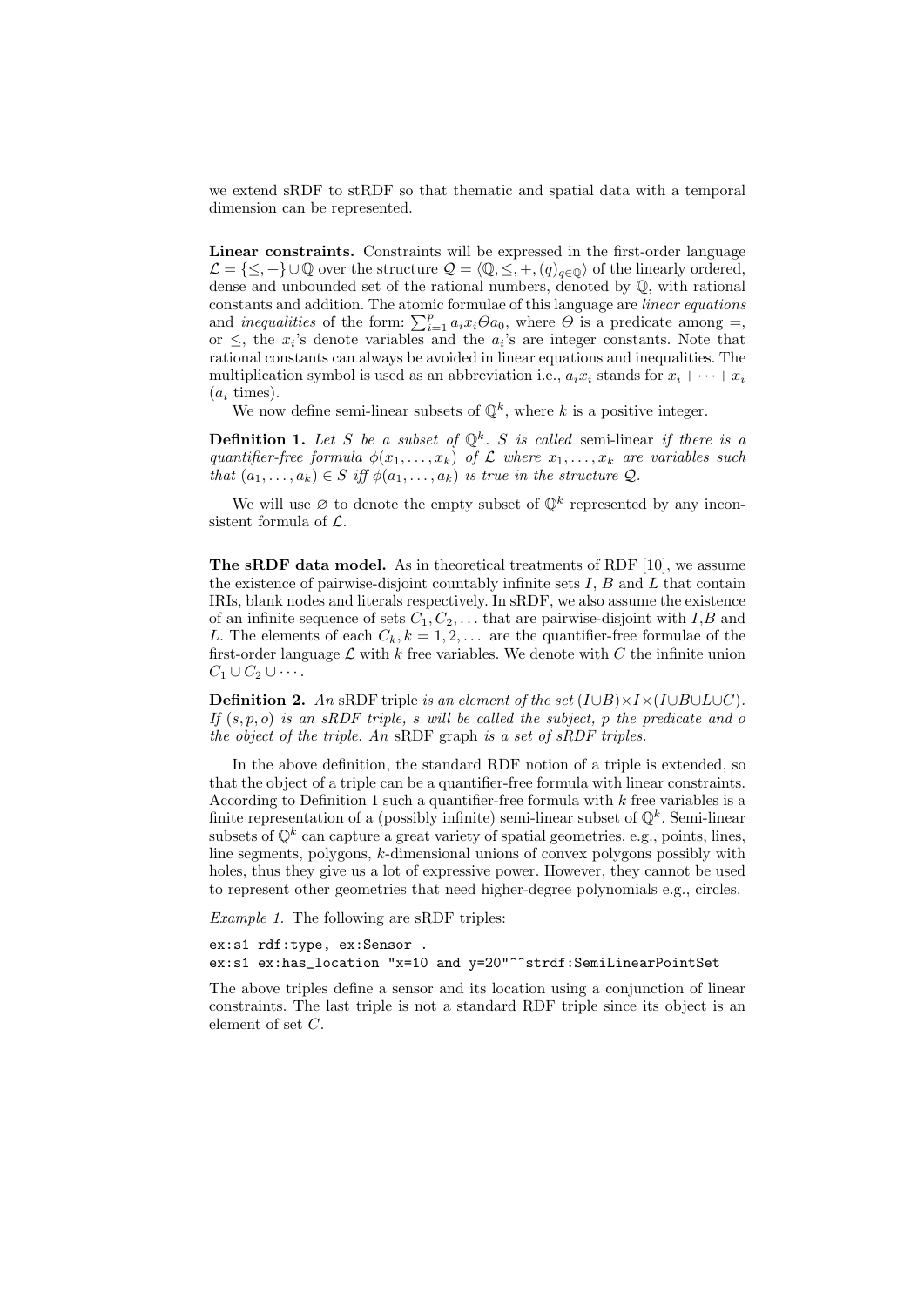In terms of the W3C specification of RDF, sRDF can be realized as an extension of RDF with a new kind of *typed literals*: quantifier-free formulae with linear constraints (we will usually call them spatial literals). The datatype of these literals is e.g., strdf:SemiLinearPointSet (see Example 1 above) and can be defined using XML Schema. Alternatively, linear constraints can be expressed in RDF using  $MathML^1$  and serialized as  $rdf:XMLLiterals$  as in [11]. [11] specifies a syntax and semantics for incorporating linear equations in OWL 2. We now move on to define stRDF.

**The stRDF Data Model** We will now extend sRDF with time. Database researchers have differentiated among user-defined time, valid time and transaction time. RDF (and therefore sRDF) supports user-defined time since triples are allowed to have as objects literals of the following XML Schema datatypes: textttxsd:dateTime, xsd:time, xsd:date, xsd:gYearMonth, xsd: gYear, xsd:gMonthDay, xsd:gDay, xsd:gMonth.

stRDF extends sRDF with the ability to represent the *valid time* of a triple (i.e., the time that the triple was valid in reality) using the approach of Gutierrez et al. [12] where the a fourth component is added to each sRDF triple.

The *time structure* that we assume in stRDF is the set of rational numbers Q (i.e., time is assumed to be linear, dense and unbounded). Temporal constraints are expressed by quantifier-free formulas of the language  $\mathcal L$  defined earlier, but their syntax is limited to elements of the set  $C_1$ . *Atomic* temporal constraints are formulas of  $\mathcal L$  of the following form:  $x \sim c$ , where *x* is a variable, *c* is a rational number and  $\sim$  is  $\lt$ ,  $\leq$ ,  $\gt$ ,  $\gt$ ,  $=$  or  $\neq$ . *Temporal constraints* are Boolean combinations of atomic temporal constraints using a *single* variable.

The following definition extends the concepts of triple and graph of sRDF so that thematic and spatial data with a temporal dimension can be represented.

**Definition 3.** *An* stRDF quad *is an sRDF triple* (*a, b, c*) *with a fourth component τ which is a temporal constraint. For quads, we will use the notation*  $(a, b, c, \tau)$ *, where the temporal constraint*  $\tau$  *defines the set of time points that the fact represented by the triple* (*a, b, c*) *is valid in the real world. An* stRDF graph *is a set of sRDF triples and stRDF quads.*

## **2.2 Query language**

We present the syntax of stSPARQL by means of examples involving sensor networks. More examples of stSPARQL are given in [13,7].

We consider a dataset that describes static and moving sensors and uses the CSIRO/SSN Ontology [14] to describe them. The main classes of interest in the SSN ontology is the class *F eature* that describes the observed domain, the class *Sensor* that describes the sensor, the class *SensorGrounding* that describes the physical characteristics and the location of the sensor and the class *Location* that is self explained. We extend the aforementioned ontology with the properties strdf:hasGeometry and strdf:hasTrajectory with range strdf:SemiLinearPointSet.

 $^1$  http://www.w3.org/Math/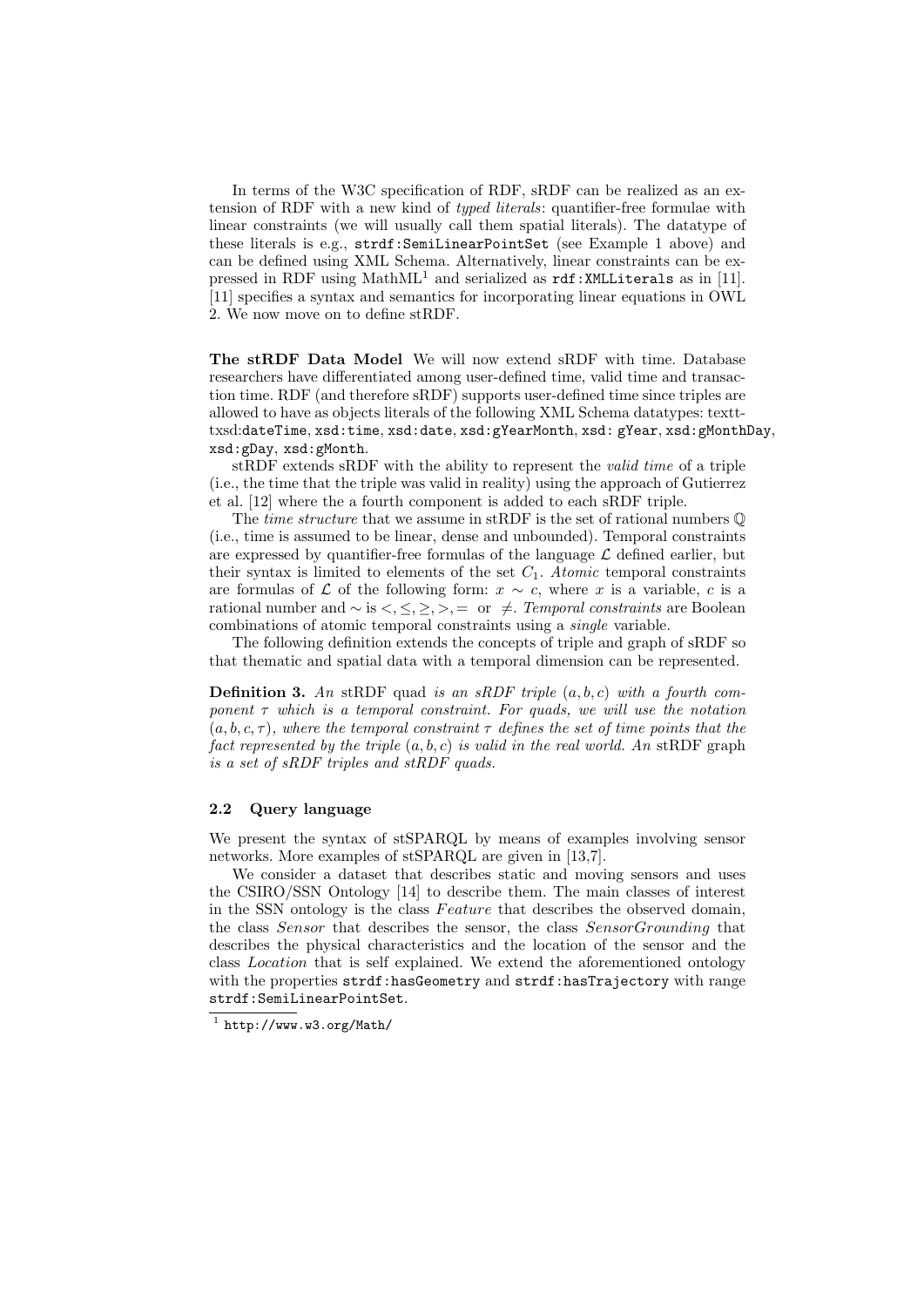The stRDF description of a static sensor that measures temperature and has a certain location is the following (ssn is the namespace of the CSIRO/SSN ontology and ex an example ontology):

```
ex:sensor1 rdf:type ssn:Sensor .
ex:sensor1 ssn:measures ex:temperature .
ex:temperature ssn:type ssn:PhysicalQuality .
ex:sensor1 ssn:supports ex:grounding1 .
ex:grounding1 rdf:type ssn:SensorGrounding .
ex:grounding1 ssn:hasLocation ex:location1 .
ex:location1 rdf:type ssn:Location .
ex:location1 strdf:hasGeometry
               "x=10 and y=10"^^strdf:SemiLinearPointSet .
```
Let us now present an example of modeling *moving sensors* in stRDF. Trajectories of moving sensors are represented by semi-linear sets of dimension 3 in variables x, y, and t.

```
ex:sensor2 rdf:type ssn:Sensor .
ex:sensor2 ssn:measures ex:temperature .
ex:sensor2 ssn:supports ex:grounding2 .
ex:grounding2 rdf:type ssn:SensorGrounding .
ex:grounding2 ssn:hasLocation ex:location2 .
ex:location2 rdf:type ssn:Location .
ex:location2 strdf:hasTrajectory
          "(x=10t and y=5t and 0<=t<=5) or
           (x=10t and y=25 and 5<=t<=10)"^^strdf:SemiLinearPointSet.
```
Finally, we assume that we have the stRDF descriptions of some rural area where the sensors are deployed. The stRDF description of such an area called Paros is:

```
ex:area1 rdf:type ex:RuralArea .
ex:area1 ex:hasName "Paros" .
ex:area1 strdf:hasGeometry
           "(-10x+13y=-50 and y=-79 and y>=13 and
              x \le 133) or (y \le 13 and x \le 133 and
              x+2y>=129)"^^strdf:SemiLinearPointSet .
```
*Example 2. Spatial selection.* Find the URIs of the static sensors that are inside the rectangle R(0,0,100,100)?

```
select ?S
where {?S rdf:type ssn:Sensor . ?G rdf:type ssn:SensorGrounding .
      ?L rdf:type ssn:Location . ?S ssn:supports ?G .
      ?G ssn:haslocation ?L . ?L strdf:hasGeometry ?GEO .
      filter(?GEO inside "0<=x<=100 and 0<=y<=100")}
```
Let us now explain the new features of stSPARQL by referring to the above example. In stSPARQL, variables can be used in basic graph patterns to refer to spatial literals denoting semi-linear point sets. They can also be used in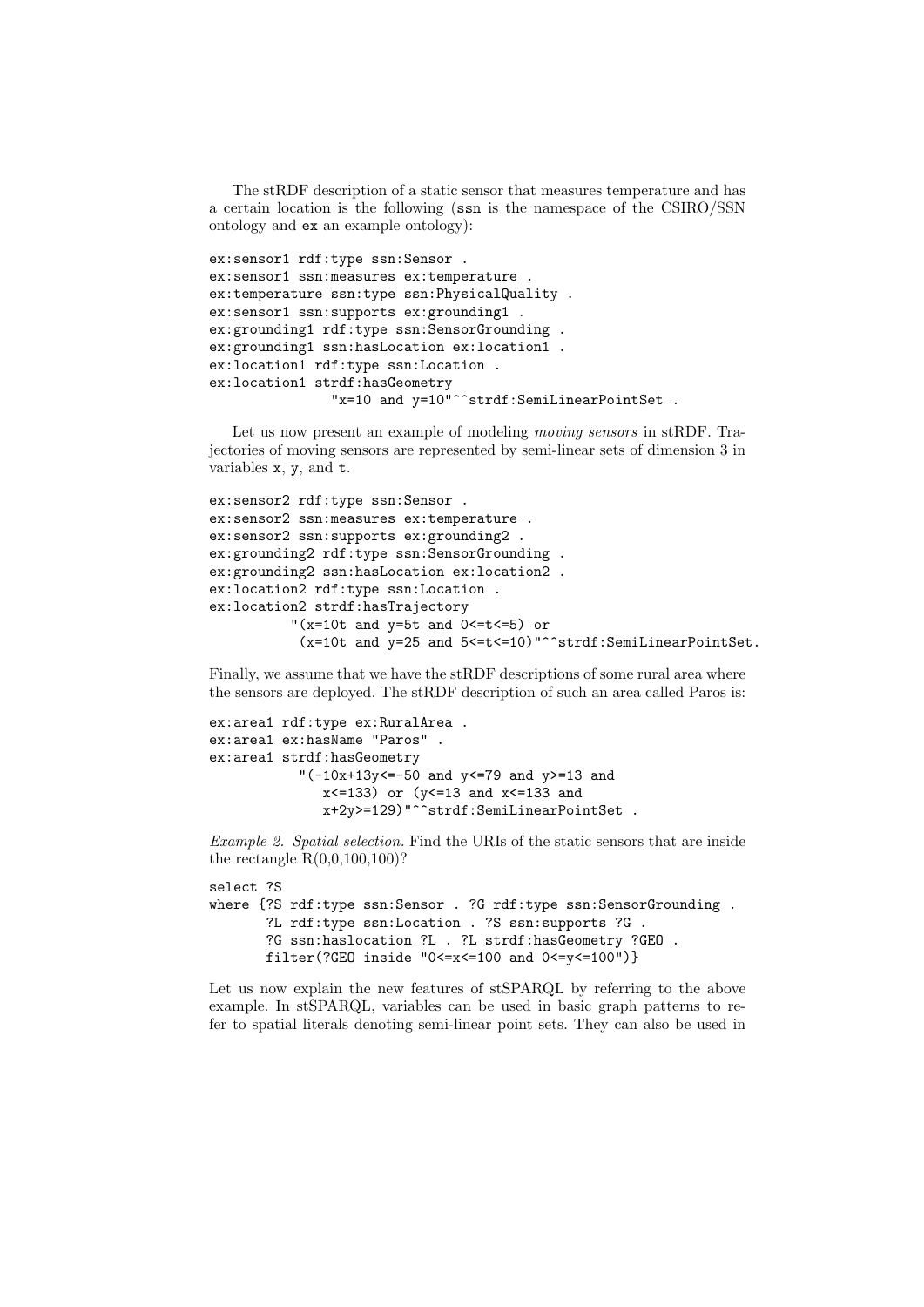*spatial filters*, a new kind of filter expressions introduced by stSPARQL that is used to compare *spatial terms* using spatial predicates. Spatial terms include spatial constants (finite representations of semi-linear sets e.g., "0<=x<=10 and  $0 \le y \le 10$ "), spatial variables and complex spatial terms (e.g., ?GEO INTER "x=10 and y=10" which denotes the intersection of the value of spatial variable ?GEO and the semi-linear set "x=10 and y=10"). There are several types of spatial predicates such as topological, distance, directional, etc. that one could introduce in a user-friendly spatial query language. In the current version of stSPARQL only the topological relations of [15] can be used as predicates in a spatial filter expression e.g., filter(?GEO1 inside ?GEO2).

*Example 3. Intersection of an area with a trajectory.* Which areas of Paros were sensed by a moving sensor and when?

```
select (?TR[1,2] INTER ?GEO) as ?SENSEDAREA ?GEO[3] as ?T1
where {?SN rdf:type ssn:Sensor . ?RA rdf:type ex:RuralArea.
      ?X rdf:type ssn:SensorGrounding . ?Y rdf:type ssn:Location.
      ?SN ssn:supports ?X . ?X ssn:hasLocation ?Y.
      ?Y strdf:hasTrajectory ?TR . ?RA ex:hasName "Paros".
      ?RA strdf:hasGeometry ?GEO . filter(?TR[1,2] overlap ?GEO)}
```
The above query demonstrates the projection of spatial terms. Projections of spatial terms  $(e.g., ?TR[1,2])$  denote the projections of the corresponding point sets on the appropriate dimensions, and are written using the notation Variable "[" Dimension1 "," ... "," DimensionN "]".

*Example 4. Projection and spatial function application.* Find the URIs and the locations of the sensors that are north of Paros. Encode the locations in WKT.

```
select ?SN ToWKT(?SN_LOC) AS ?WKT_LOC
where {?RA rdf:type ex:RuralArea . ?RA ex:hasName "Paros" .
      ?RA strdf:hasGeometry ?GEO . ?SN rdf:type ssn:Sensor .
      ?X rdf:type ssn:SensorGrounding . ?Y rdf:type ssn:Location .
      ?SN ssn:supports ?X . ?X ssn:hasLocation ?Y .
      ?Y strdf:hasGeometry ?SN_LOC.filter(MAX(?GEO[2])<MIN(?SN_LOC[2]))}
```
The above query demonstrates the projection of spatial terms and the application of metric spatial functions to spatial terms. We allow expressions like MAX(?GEO[2]) that return the maximum value of the unary term ?GEO[2]. Since we cater for the case that the user would like to retrieve spatial geometries expressed in different representations, we introduced the function ToWKT that returns the WKT representation of a spatial geometry.

# **3 Implementation**

In this section we present Strabon, a storage and query evaluation module for stRDF/stSPARQL which is currently under development by our group in the context of project SemsorGrid4Env [3]. In the first prototype of Strabon, we are supporting only the model sRDF (i.e., there is no support for time) and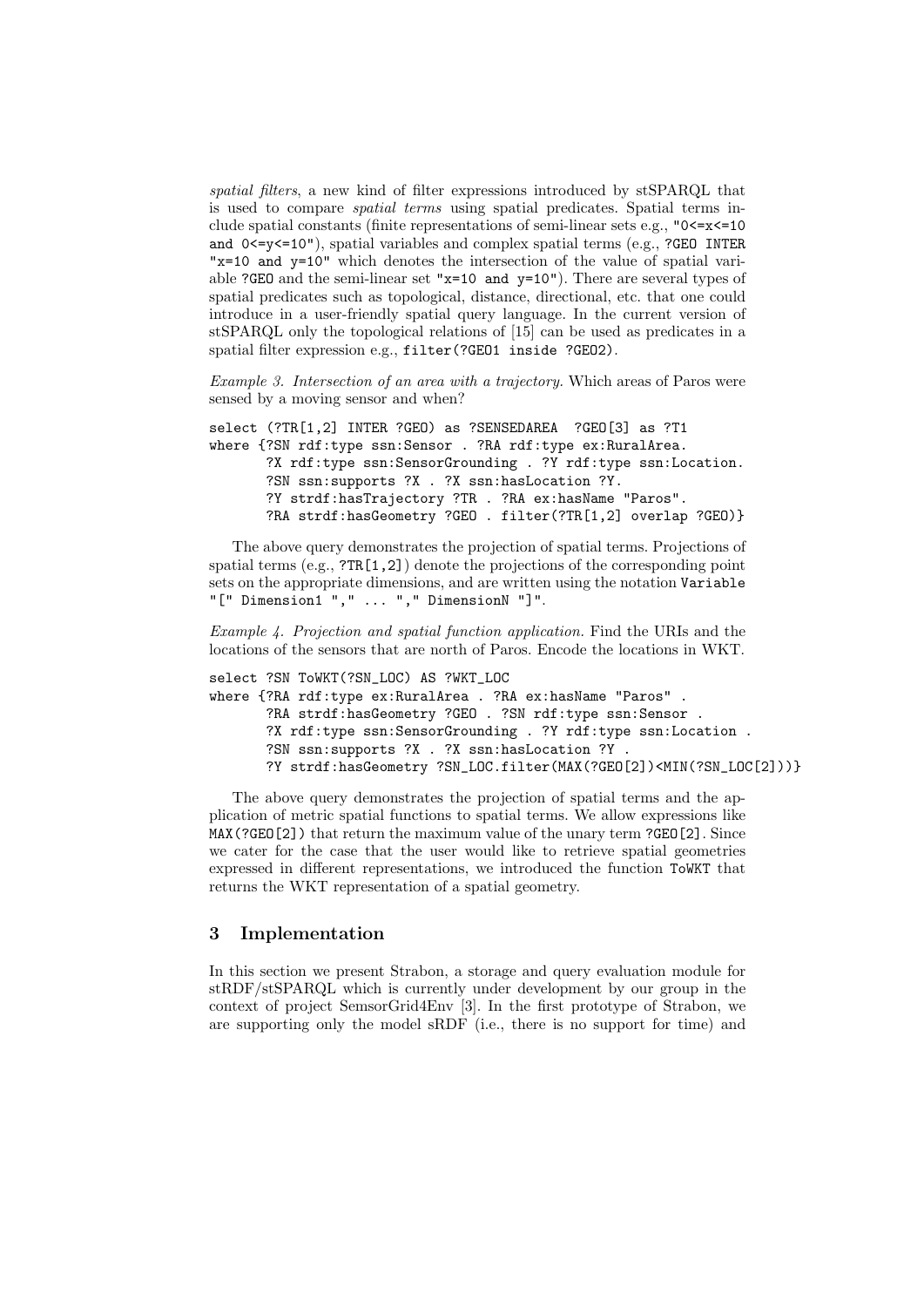

**Fig. 1.** The Strabon system architecture

semi-linear sets of dimension at most 2 (i.e., only spatial data in 2 dimensions are supported). This is a realistic scenario that allows us to capture all the spatial data of SemsorGrid4Env (e.g., spatial coverage for data sources exposing UK's national Spatial Data Infrastructure datasets, programmatic data and commercial product datasets). Once our first prototype is complete and has been thoroughly evaluated, we will turn our attention to the full data model.

#### **3.1 The Strabon system**

Strabon is built on top of the well-known RDF store Sesame [8] and extends Sesame's components to be able to manage thematic and spatial metadata stored in PostGIS. We chose to base our system on Sesame since its layered architecture allows implementations on top of a wide variety of repositories without changing any of Sesame's other components. In Strabon, the repository is the PostGIS DBMS that gives us many of the needed functionalities for spatial data.

The Sesame architecture consists of the following layers (some of which are shown in Figure 1 in the context of the Strabon architecture): Access APIs and Storage and Inference Layer (SAIL) APIs. The most important Access API is the Repository API that is used for querying and updating data. SAIL is the layer below the Access APIs. SAIL API's role is to offer storage support to the entire application, while the Repository API mentioned above just provides transparent access to SAIL. SAIL provides RDF-specific methods to access RDF data that are translated to calls to the underlying database.

We stress that although a new generation of RDF stores recently proposed by the database community [16] has been shown to be more efficient than Sesame, the features of the software architecture of Sesame outlined above, its maturity as an open source RDF store, and its wide user base affected our decision to adopt it for the first implementation of Strabon. We plan to experiment with implementations which are based on more recently proposed RDF stores.

Figure 1 presents the system architecture of Strabon which consists of the following modules: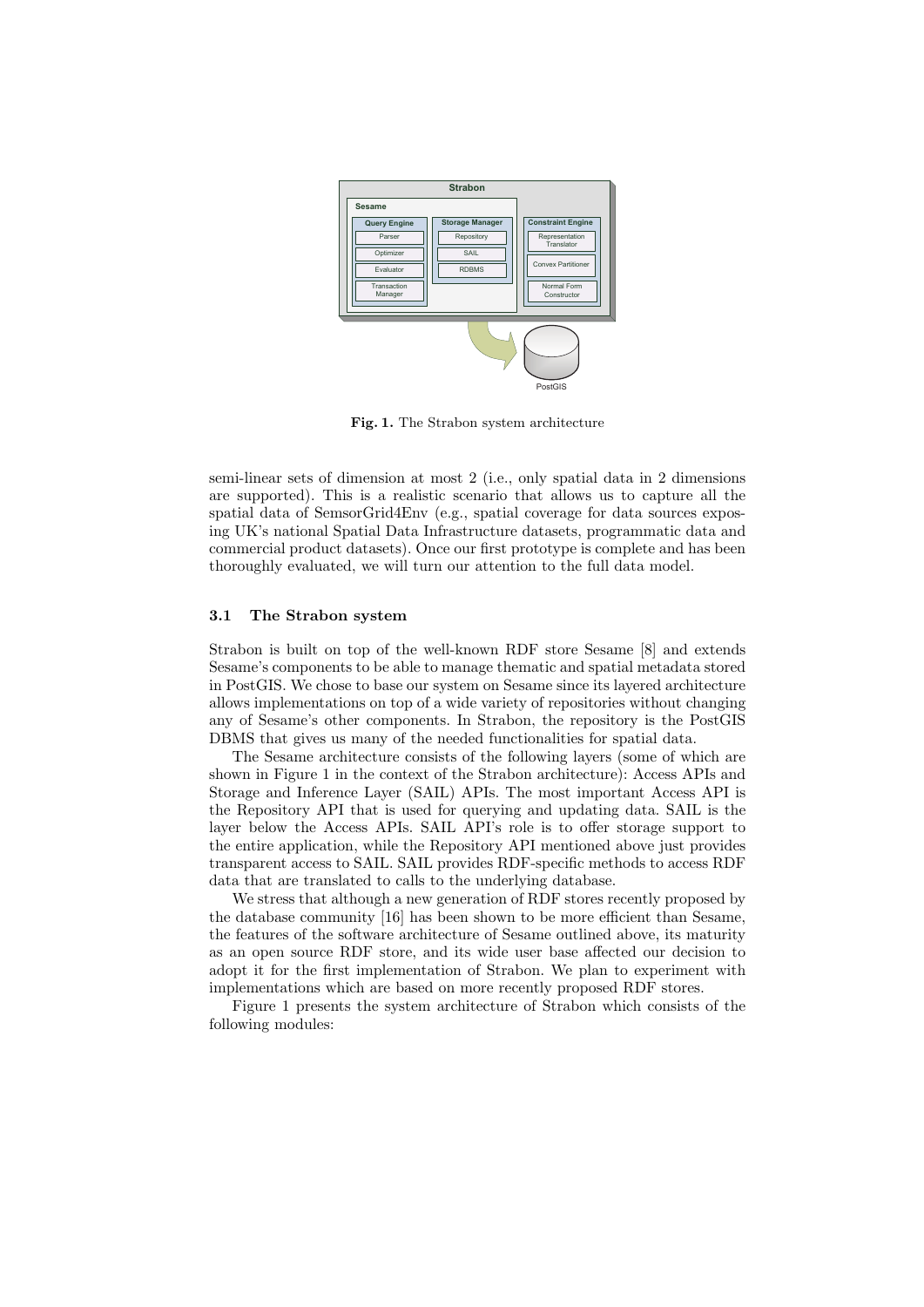- **–** *Query Engine*: This module is used to evaluate stSPARQL queries posed by clients. The Query Engine receives all the stSPARQL queries, parses them, optimizes them, prepares an execution plan and returns the appropriate response to the client. We have extended Sesame's Parser and Evaluator to handle stSPARQL queries and use Sesame's Optimizer and Transaction Manager as is. In Section 3.3 we describe how the Query Engine evaluates stSPARQL queries.
- *Storage Manager*: This module is responsible for storing data in the underlying PostGIS database. The *Repository*, *SAIL* and *RDBMS* layers are Sesame's modules that were described above. We have extended the *RDBMS* layer to be able to store spatial literals in PostGIS. In Section 3.2 we provide more details about the Storage Manager.
- **–** *PostGIS*: Strabon uses PostGIS to store stRDF data and to perform part of the query evaluation process as we will show in Section 3.3.
- **–** *Constraint Engine*: This module is responsible for processing the part of the stSPARQL queries that deal with geometries and the conversions that take place during data loading. Since we want our implementation to cater for the case that input spatial objects are expressed in other spatial data models (e.g., using OGC standards), the *Representation Translator* component has been introduced to translate spatial objects between the constraint and other equivalent representations. Spatial objects that represent non-convex geometries are convexified prior to storage to take advantage of efficient computational geometry algorithms for convex geometries. This is the job of the *Convex Partitioner* module. The *Normal Form Constructor* takes the output of the Representation Translator or the Convex Partitioner and constructs a geometry in a normal form that we describe in Section 3.2 below.

# **3.2 Storing stRDF data**

When a user wants to store stRDF data, she makes them available in the form of an stRDF document. The document is decomposed into stRDF triples and each triple is stored in the underlying repository as we explain below.

Sesame supports two storage schemes for pure RDF data. A "monolithic" scheme where all triples are stored in a giant *Triple* table, and a vertical partitioning scheme that stores triples using one table per predicate. In both cases, the data is stored using *dictionary encoding* i.e., each URI or literal is encoded by a unique positive integer to reduce space. The mapping between the original RDF term and its encoding is stored in a separate table.

In Strabon, the storage scheme of Sesame is extended with an extra table that stores detailed information about spatial literals. In addition, spatial literals are encoded using the same dictionary encoding techniques. If the "monolithic" storing scheme is used, all stRDF triples are stored in the *Triple* table. The schema of the *Triple* table is *Triple(subj id integer, pred id integer, obj id integer)* and each tuple has a *subj* id (resp. *pred* id,  $obj$  id) that is the unique encoding of the triple's subject (resp. predicate, object).

An additional table *SpatialLiteral* is used to store information about spatial literals. The schema of the table is *SpatialLiteral(id integer, value varchar, strdfgeo geometry)*. Each tuple in the *SpatialLiteral* table has an *id* that is the unique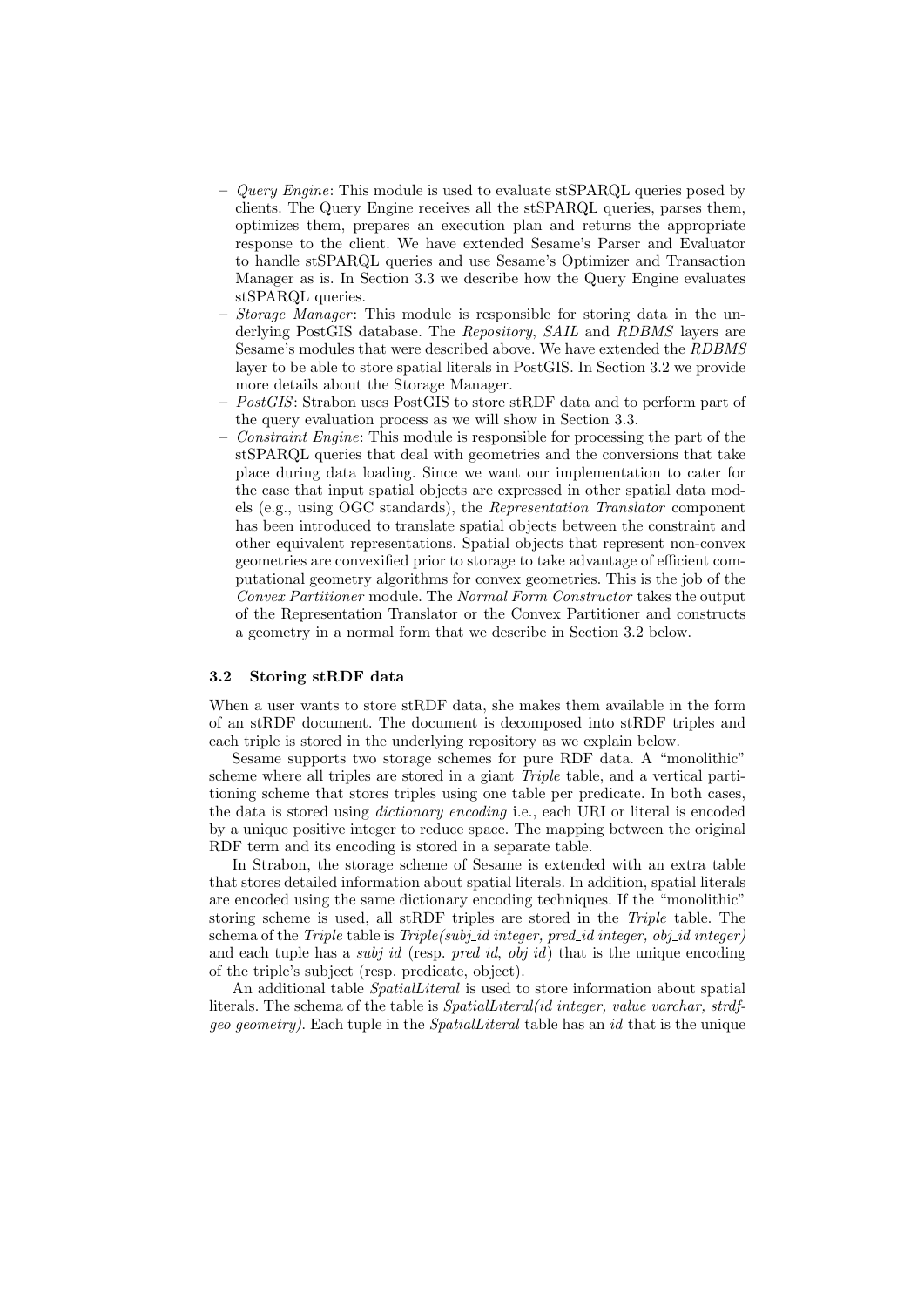

**Fig. 2.** Storing a spatial geometry in Strabon

encoding of the spatial literal. The string representation of the spatial geometry is stored in the *value* attribute. The attribute *strdfgeo* is a spatial column whose data type is the PostGIS-defined geometry type and is used to store the geometric object that is described by the spatial literal. The stored object is the vector representation of a semi-linear point set in normal form. In the case that the vertical partitioning scheme of Sesame is used, the same additions are done to it to facilitate the storage of stRDF data.

In the rest of this section we will describe in detail the conversions that take place during data loading and how we populate the table *SpatialLiteral*. Prior to storing geometries, we process the input geometries provided by the users so that each geometric object that we consequently store in PostGIS is in a *normal form* that satisfies the following requirements:

- **–** Constraints have been transformed to the equivalent vector representation.
- **–** The geometry is expressed as the union of convex components.
- **–** There are neither redundant nor inconsistent geometries.
- **–** The geometries are stored in a specific order to speed-up the conversion between the vector and constraint representation.

Let us now describe in detail how data are converted in normal form. When a user wants to store a spatial literal, the RDBMS layer of the Storage Manager initiates the procedure of converting the input geometry to normal form and storing it to PostGIS. When the input geometry is represented with constraints, the Storage Manager communicates with the Representation Translator to convert these constraints to disjunctive normal form (DNF) so that each geometry is expressed as a disjunction of conjunctions of constraints. Since each conjunction of constraints represents a convex spatial object, the DNF form is equivalent to a union of convex spatial objects. Subsequently, the Representation Translator converts the constraint representation of the geometry to the equivalent vector representation using Fukuda's cddlib library [17] that is an implementation of the Double Description Method of Motzkin et al. [18] for generating all vertices and extreme rays of a general convex polyhedron in  $R^d$  given a system of linear inequalities. Afterwards, the Normal Form Constuctor of the Constraint Engine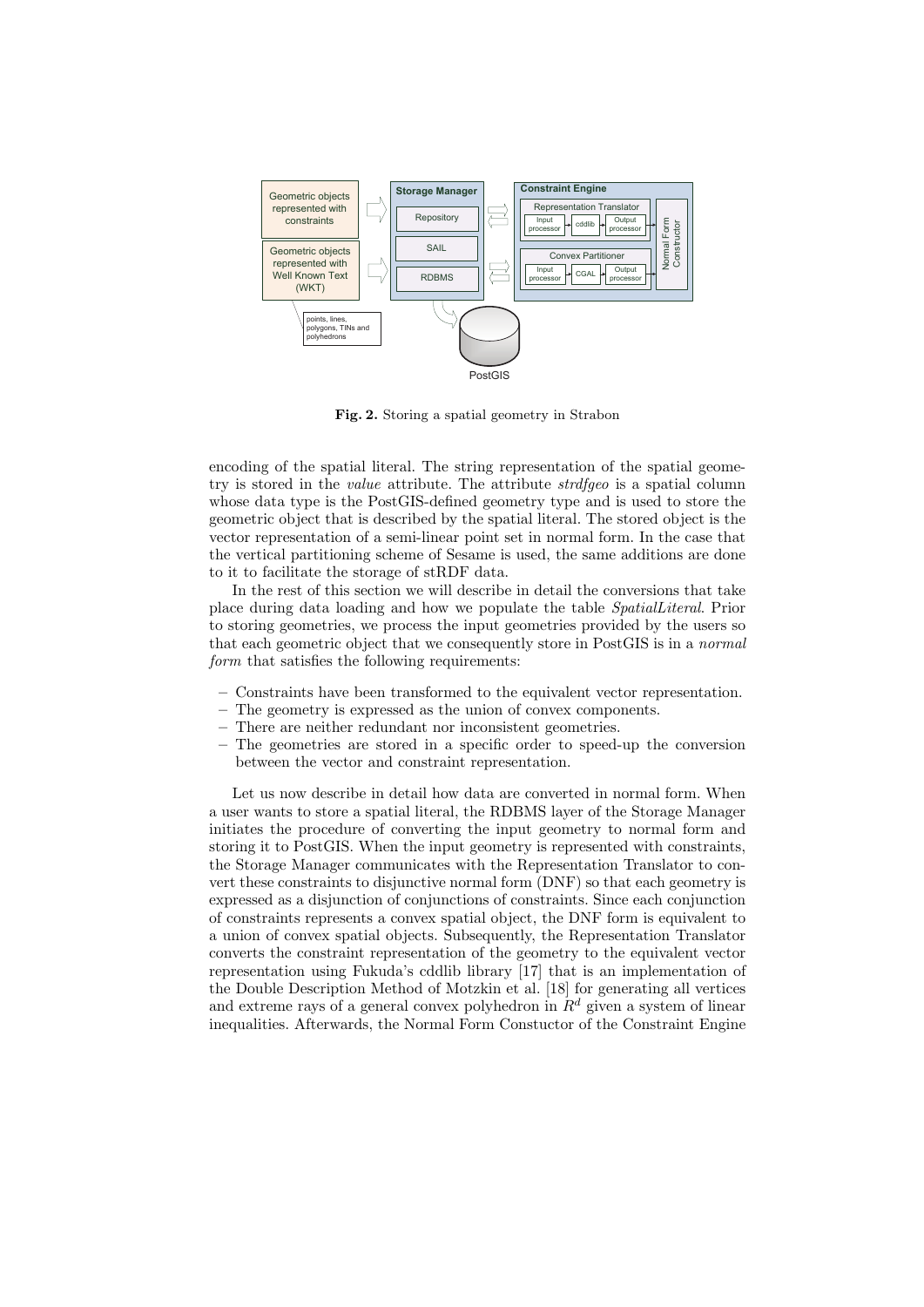expresses the geometry in PostGIS' Enhanced Well Known Binary (EWKB) format, a superset of OGC's WKB format. For optimization purposes we store the vertices of each spatial object in a predefined order, so that we can later compute the constraint representation of the geometry with a simple scan over the geometry's vertices. Finally, the normalized geometry is stored in the *strdfgeo* attribute of the SpatialLiteral table described previously in this section.

Our implementation also supports geometries expressed in the OGC Well-Known Text (WKT) specification<sup>2</sup>. In this case, the RDBMS layer of the Storage Manager communicates with the Constraint Engine, which normalizes the input geometry, but a different procedure is followed. Specifically, the Convex Partitioner simplifies the user input so that non-simple polygons are converted to a list of simple polygons. Each non-convex simple polygon is partitioned into convex sub-partitions using CGAL [19]. The Convex Partitioner uses CGAL's implementation of the simple approximation algorithm of Hertel and Mehlhorn [20] that requires  $O(n)$  time and space to construct a decomposition of the initial polygon into no more than four times the optimal number of convex pieces. Finally, the Normal Form Constructor of the Constraint Engine expresses the geometry in EWKB, just like in the previous case, and the normalized geometry is stored in the *strdfgeo* attribute of the *SpatialLiteral* table.

The implementation described above has been heavily influenced by the implementation of D´edale [21]. For example, we use the same normal for storing semi-linear sets, and we also cater for the storage of non-convex geometries imported from data sources that use the vector model.

#### **3.3 Evaluating stSPARQL queries**

Another important module of Strabon is the query engine. The design of the query engine is classical and is illustrated in Figure 3. It consists of a parser, an optimizer, a query processor (evaluator) and a transaction manager. The parser extends Sesame's parser to parse stSPARQL queries. The parser generates a query model that will be optimized later on by the optimizer. In the version of Strabon currently under development, the Sesame optimizer and transaction manager are used essentially as is. Later versions will deal with the new features of stSPARQL. Sesame's optimizer consists of a set of heuristics that rearranges the order of the query's triple patterns so that the query will be evaluated more efficiently. Sesame's evaluator has been extended so that it takes as input the optimized model of the query and evaluates it in a streaming fashion by taking into account the new features introduced by stSPARQL.

An stSPARQL query is evaluated as follows: In the first step, in which most of the processing takes place, the stSPARQL query is transformed to an SQL query by the evaluator depending on the storage being used. For example, the

<sup>&</sup>lt;sup>2</sup> Although stRDF/stSPARQL is based on linear constraints, it is our intention that Strabon enables the processing of spatial data represented in common OGC formats, supported by popular DBMS or GIS. In fact, this need has arisen in SemsorGrid4Env where we have to import geometries expressed in WKT that described the spatial coverage of stored and stream data sources.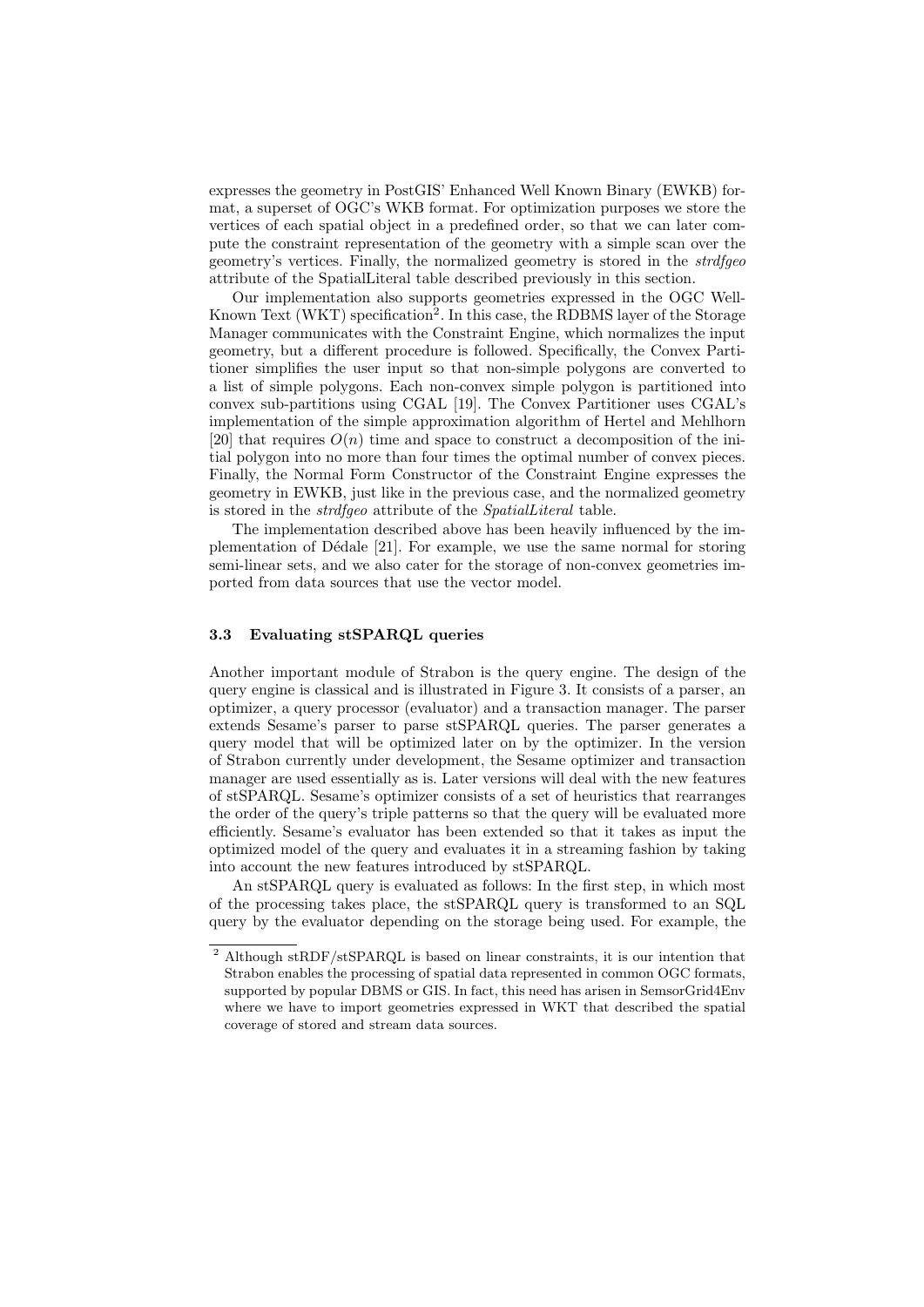

**Fig. 3.** Query evaluation

spatial filters of the stSPARQL query are mapped to the equivalent built-in functions and operators of PostGIS. Afterwards, Sesame evaluates the SQL query via PostGIS. The results of this query are returned to the evaluator which performs some post-processing to the results. For example, it calculates the result of expressions that may exist in the SELECT clause of the stSPARQL query, such as the construction of new spatial terms, using the results that have been retrieved from PostGIS in the previous step. The last step of the query processing involves displaying the final results in the format specified by the user. In the default case, results are encoded according to the SPARQL Query Results XML Format recommendation and the constraint representation is used for spatial data. The user can also request that the spatial literals are encoded using OGC's Well Known Text representation. Finally, the user can also retrieve the results encoded in Keyhole Markup Language (KML) which is an OGC standard and is widely used in the mapping industry.

# **4 Using Strabon to Implement a Semantic Registry**

In this section, we provide a brief description of the project SemsorGrid4Env and a synopsis of the proposed conceptual Web service architecture. Besides that, our main goal is showing how Strabon can be used to implement the Semantic Registry of the SemsorGrid4Env architecture.

#### **4.1 The SemSorGrid4Env Web service architecture**

The project "Semantic Sensor Grids for Rapid Application Development for Environmental Management (SemsorGrid4Env)", aims to realize the SSW vision by developing a software platform which allows the rapid development of open large-scale semantics-based applications over data sources such as sensor networks that provide real-time information, and traditional data sources such as relational databases that may provide historical data, simulation data etc. The results of the project are demonstrated in two use cases: "Fire Risk Monitoring and Warning in NorhtWest Spain" and "Coastal and Estuarine Flood Warning in Southern UK".

The SemsorGrid4Env service-oriented architecture [22] shown in Figure 4 has three major classes of services that can be characterized as an Application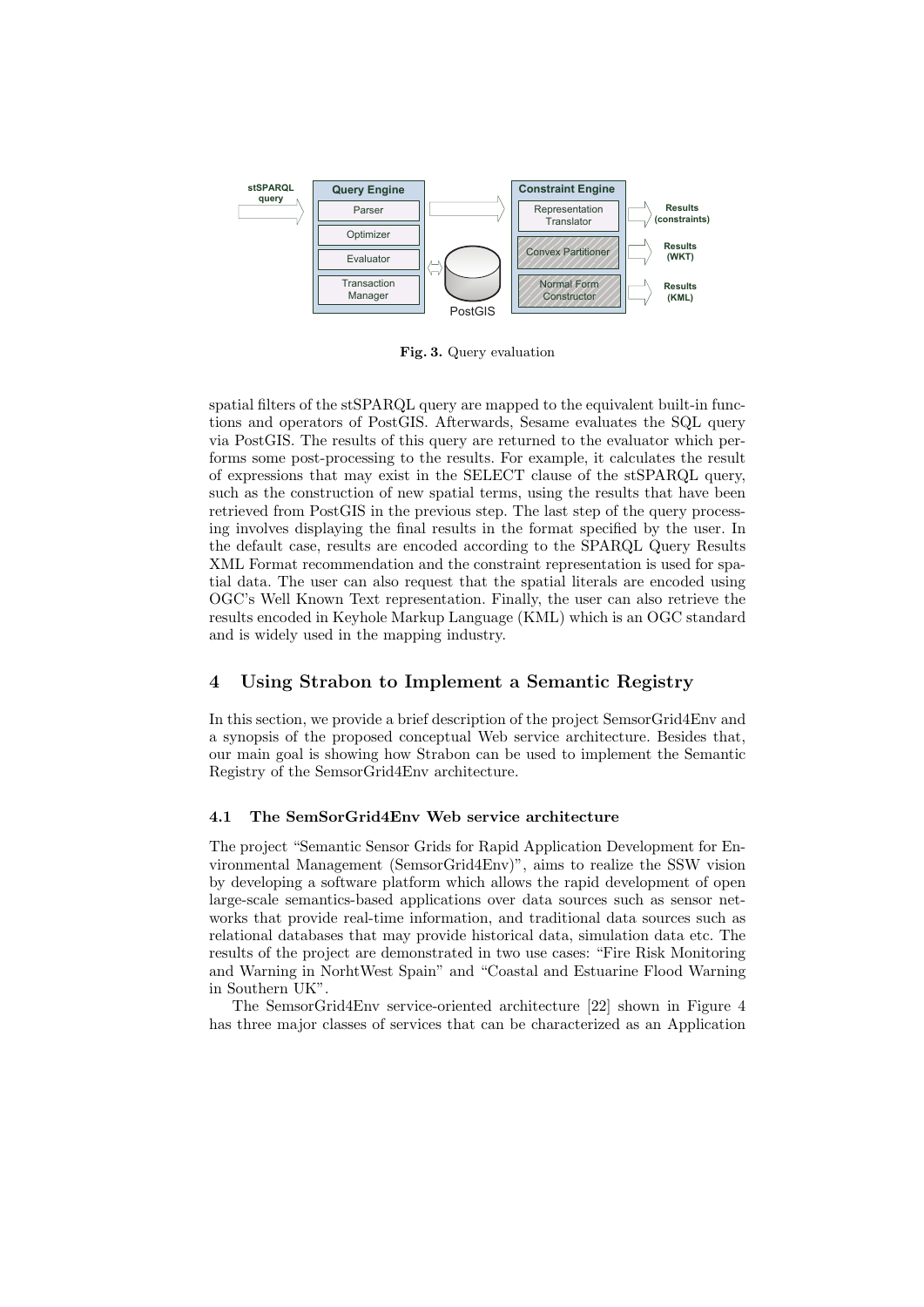

**Fig. 4.** SemsorGrid4Env Architecture and the Semantic Registry

Tier, a Middleware Tier and a Data Tier. The Application Tier comprises services that provide domain specific functionality to consumers and applications. For example, an application may enable a user to visualize a layer on a map, displaying temperature or tide height in a selected area. The Middleware Tier consists of two main services: the *Semantic Registry* (also called the *Semantic Registration and Discovery service*), a service that can be accessed by prospective clients who want to manage thematic and spatial metadata about sensors, sensor networks, data sources, etc. and the *Semantic Integration service* that virtualizes multiple data sources with the use of semantic technologies [23]. The Data Tier comprises services that provide access to *streaming* data sources e.g., access to real-time sensor data, and *stored* data sources e.g., sensed data stored in a relational database. Let us now give more details about the Semantic Registry.

The Semantic Registry enables the registration of SSW resources, such as sensors, sensor networks, streaming data sources with real-time data and stored data sources with historical data. These resources can then be discovered using thematic and spatial criteria, and subsequently be used in other services or applications like mashups.

Figure 4 depicts how Strabon is used to realize the Semantic Registry of the SemsorGrid4Env arhitecture. Strabon lies between clients i.e., metadata providers or metadata consumers, and PostGIS, that stores the metadata provided by metadata providers. Metadata providers intend to make public their resources by registering them with the registry, while metadata consumers aim to discover specific data resources based on criteria specific to them. The components of the SemsorGrid4Env architecture play the roles of metadata providers or consumers. A data source is a metadata provider that may produce metadata about the stream or stored data exposed via its interfaces. The Semantic Integrator may be either a metadata consumer or a metadata provider. It may query the registry to discover data sources with specific characteristics, semantically integrate them in a new virtual data source and then store the description of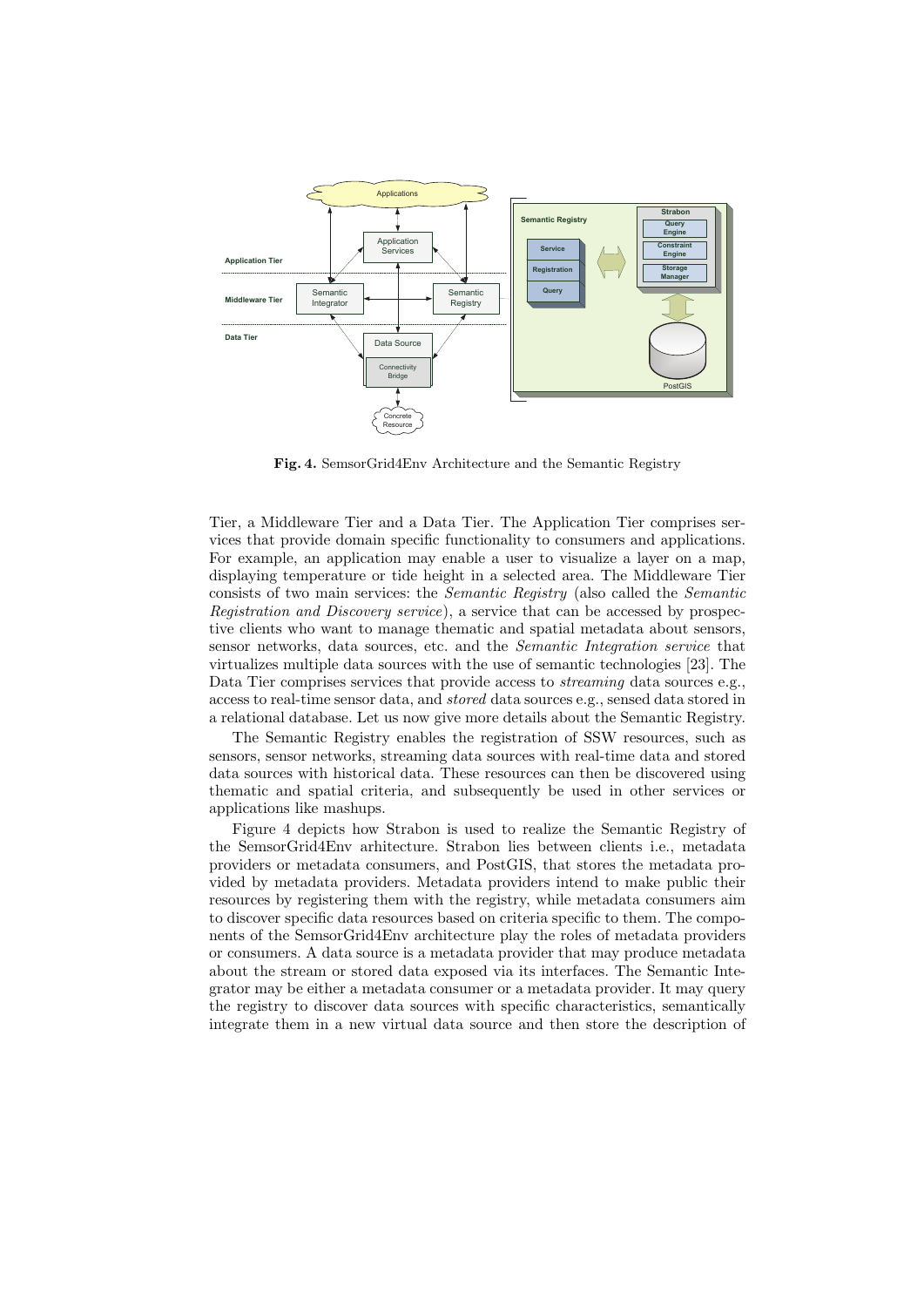the new virtual data source to the registry. Applications may also be metadata providers or metadata consumers. Applications may use the registry to discover data sources that meet their needs, or publish data sources that reside outside the context of SemsorGrid4Env, such as OGC's SWE services.

The list of interfaces exposed by the Semantic Registry that are mandatory for its operation are depicted in Figure 4. Specifically the service consists of the following interfaces:

- **–** *Service Interface*. This interface enables clients to "make well-informed and well-formed interactions" [22] with the service. For example, a client may access the Service Interface to be informed about the interfaces offered by the registry and the declarative query languages supported by the registry.
- **–** *Registration Interface*. This interface enables a metadata provider to register an RDF(S) document about SSW resources (e.g. sensors, sensor networks, data sources). If a metadata provider wants to store an stRDF description of a data resource, she must use an appropriate message from the ones defined in the specification of *WS-DAI-RDF(S)-Query. The* Web Services Data Access and Integration Interface (WS-DAI) is a flexible framework defined by the Global Grid Forum, that ensures that a user dealing with grid or Web applications does not become exposed to the complexity of underlying data storage mechanisms. WS-DAI-RDF(S)-Query is a realization of this interface, that is specialized for accessing resources containing RDF(S) data.
- **–** *Query Interface*. The *WS-DAI-RDF(S)-Query* specification has been adopted for this interface as well. The Query Interface provides operations allowing a metadata consumer to query the contents of the registry in order to discover relevant resources using stSPARQL.

We have not so far defined any interface that allows harvesting of resource metadata as in other approaches [24] since no such functionality is needed by the use cases of SemsorGrid4Env. Other useful interfaces are defined in [22] that enable clients to subscribe to the registry their request to be notified whenever resources with certain characteristics are published (e.g., allowing for subscriptions to alerts regarding the status of a sensor). This has been left for future work depending on whether the functionality is needed in the project and when the relevant functionality of Strabon (e.g., continuous queries) becomes available.

#### **4.2 Example orchestrations in the SemsorGrid4Env architecture**

Let us now give examples of the SemsorGrid4Env software platform functionality, focusing on the interactions of various components with the Semantic Registry for registering and discovering data sources.

Suppose that a user wants to expose sensed data of wind speed and predicted values of wave height in the area of Southampton using a Stored Data Service, and another user wants to register a service providing the scheduled ship departure times from the ports of England. The users use the ontologies that have been developed in the context of SemsorGrid4Env to create semantically enriched property documents that contain thematic and spatial metadata about the exposed data sources. These ontologies include, among others, a sensor network and observation ontology, a domain-specific ontology describing the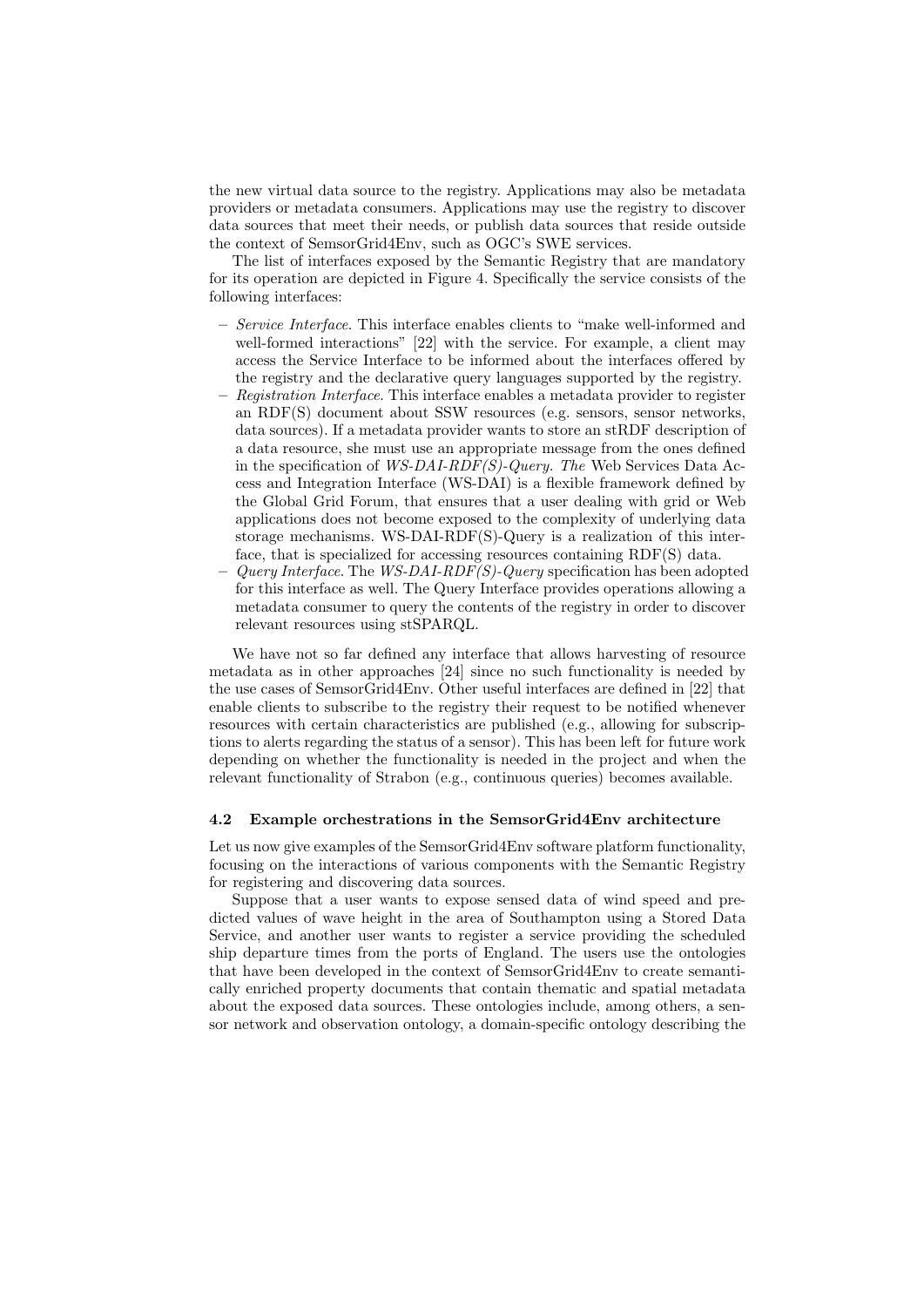concept of flood and an ontology describing the content of a dataset exposed by a service (e.g., the dataset's spatial coverage, its structure, etc) [25]. Afterwards, the users invoke the registration interface of the Semantic Registry to register the semantically enriched property documents.

Let us suppose now that an end-user is looking for a Stored Data Service that observes tide height or wave height and partially covers South England. The user may utilize a mashup application that transforms the user's request in an stSPARQL query with the appropriate thematic and spatial restrictions. This query is transmitted through the Semantic Registry to Strabon encapsulated inside a SparqlExecute request, where it is evaluated. The result of this query is returned to the mashup application and is presented to the user.

Similarly, a domain expert may be interested in exposing a source targeted at more specialized audiences. Specifically, she may want to associate the wave height with the ship departure times from Southampton, so that potential hazards for the ships may be discovered. To accommodate these specialized needs, she can use the Semantic Integrator to create a "virtual" data source that unifies these data sources. The new data source is registered with the registry in the same way, and can be discovered in a way identical to the scenario above.

# **5 Related Work**

There have been several approaches to developing registries for SSW architectures. Below we discuss the most relevant to our work.

In the context of OGC SWE, the functionality of a registry can be realized by some component that implements the OGC catalogue service specification. The common query language developed for interoperability in this specification is based on attribute-value pairs (data model) and Boolean attribute operator value expressions (queries). In SemsorGrid4Env, we rely on stRDF and stSPARQL i.e., a semantics-based data model and query language that is more expressive than the ones offered by OGC catalogues.

In their initial paper on the SSW [1], Sheth and colleagues do not address registries explicitly but their work on extending RDF with a spatial and temporal dimension and the development of the query language SPARQL-ST [26] is a solid foundation for a data model and query language for SSW registries, exactly like our work on stRDF and stSPARQL. A comparison of SPARQL-ST and stSPARQL has already been given in [7].

The SenseWeb/SensorMap project of Microsoft Research provides a common platform for users to easily publish their sensor data and enable queries over live sensor data sources. The SenseWeb platform uses as a registry a relational database, called GeoDB, to store sensor metadata (e.g., publisher name, sensor location, sensor name, sensor type, data type, unit, sensor data access methods and free text descriptions) [27].

The Swiss Experiment (*SwissExp*) [28] is a collaboration of environmental science and technology research projects of various research institutions across Switzerland which has been created to provide a platform for large scale sensor network deployment, querying and exploitation. In [28], the Sensor Metadata Repository of SwissExp is introduced. Through a semantic wiki, all data and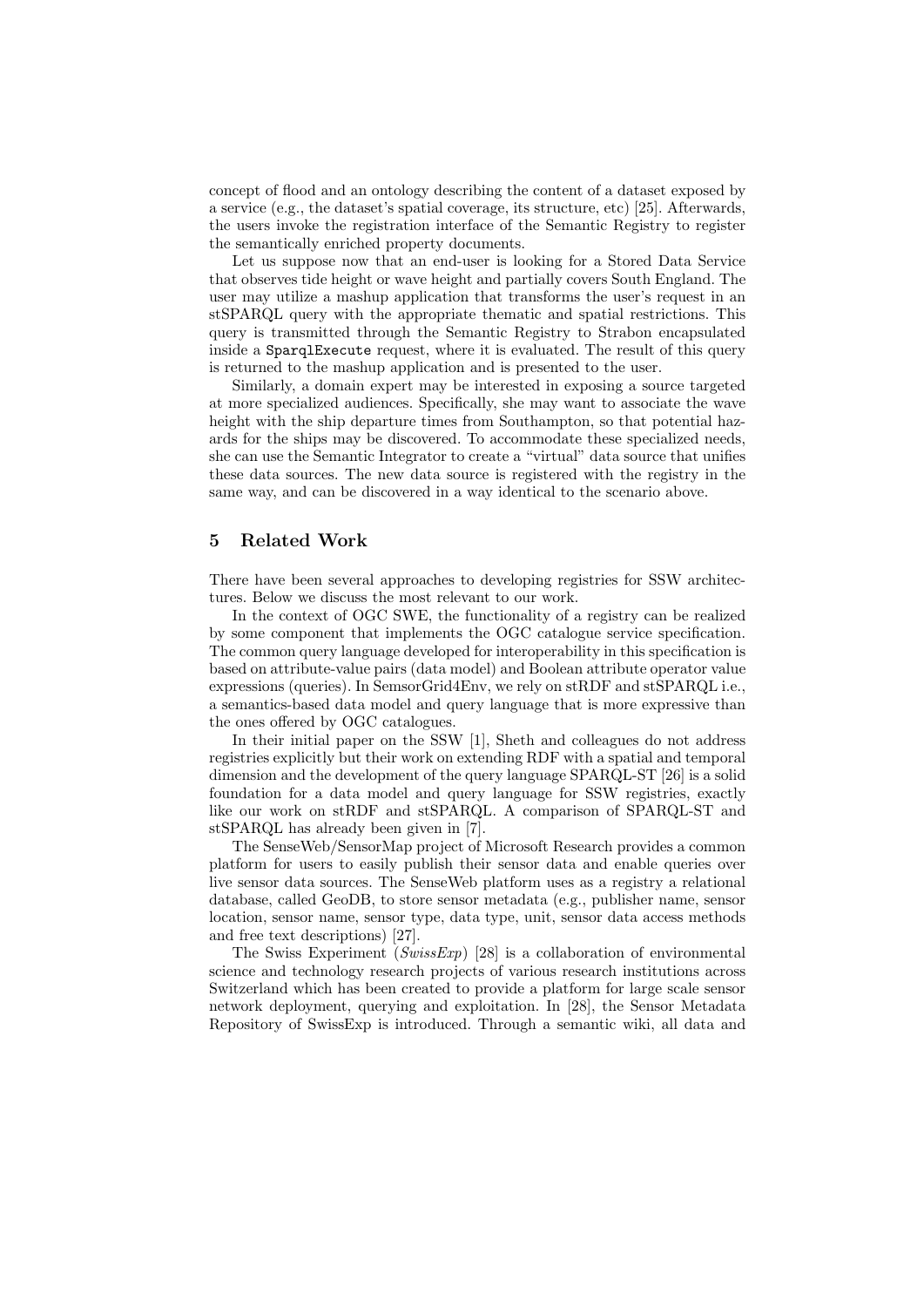metadata are integrated and stored in the form of RDF and then different data sources can be queried through a Netapi SPARQL endpoint to the wiki.

The SANY Sensor Anywhere - IST FP6 Integrated Project<sup>3</sup> is developing a service-oriented infrastructure for sensor networks and services specific for environmental applications. The registry of the SANY architecture behaves as a cascading catalogue where various underlying data sources may be accessed. It is based on the ORCHESTRA Catalogue Service which is a geospatial catalogue service with a semantically-enriched interface which can be adjusted to any application-specific domain. The ORCHESTRA catalogue service acts like a broker that mediates the client requests to the underlying catalogue protocols such as an other SANY or ORCHESTRA catalogue, a web search engine or various OGC protocols.

The European FP6 project OSIRIS has developed a Sensor Instance Registry (SIR) that offers operations for inserting, harvesting and querying information about sensor instances [24]. SensorML is used to describe sensor instances and queries are posed using a combination of spatial constraints, temporal constraints and keywords. Query answering is carried out by using three indices, one for each of the three kinds of criteria allowed. There is another component called Sensor Observable Registry (SOR) where semantic information about phenomena observed by sensors can be stored using an ontology. SIR can use SOR to exploit semantic information to offer better answers to queries (e.g., to determine equivalent phenomena). [24] also discusses how to link the OSIRIS discovery framework with OGC catalogues.

# **6 Conclusions**

We presented the design and implementation of a registry for registering and discovering sensors, sensor networks and other related SSW resources in the context of project SemsorGrid4Env. Our future work concentrates on evaluating our implementation of Strabon and comparing it with competitive approaches such as [29]. Finally, we will be extending Strabon to cover all of stSPARQL.

### **References**

- 1. Sheth, A., Henson, C., Sahoo, S.S.: Semantic Sensor Web. Internet Computing, IEEE **12**(4) (2008) 78–83
- 2. Semantic Reality Project. http://www.semanticreality.org/
- 3. Semantic Sensor Grids for Rapid Application Development for Environmental Management (SemsorGrid4Env). http://www.semsorgrid4env.eu
- 4. The Swiss Experiment initiative. http://www.swiss-experiment.ch/
- 5. W3C Semantic Sensor Network Incubator Group. http://www.w3.org/2005/ Incubator/ssn/
- 6. Sensor Web Enablement Working Group. http://www.opengeospatial.org/ projects/groups/sensorweb/
- 7. Koubarakis, M., Kyzirakos, K.: Modeling and Querying Metadata in the Semantic Sensor Web: The Model stRDF and the Query Language stSPARQL. In: Proceedings of the 7th Extended Semantic Web Conference, ESWC. (2010) 425–439

 $^3$  http://www.sany-ip.org/